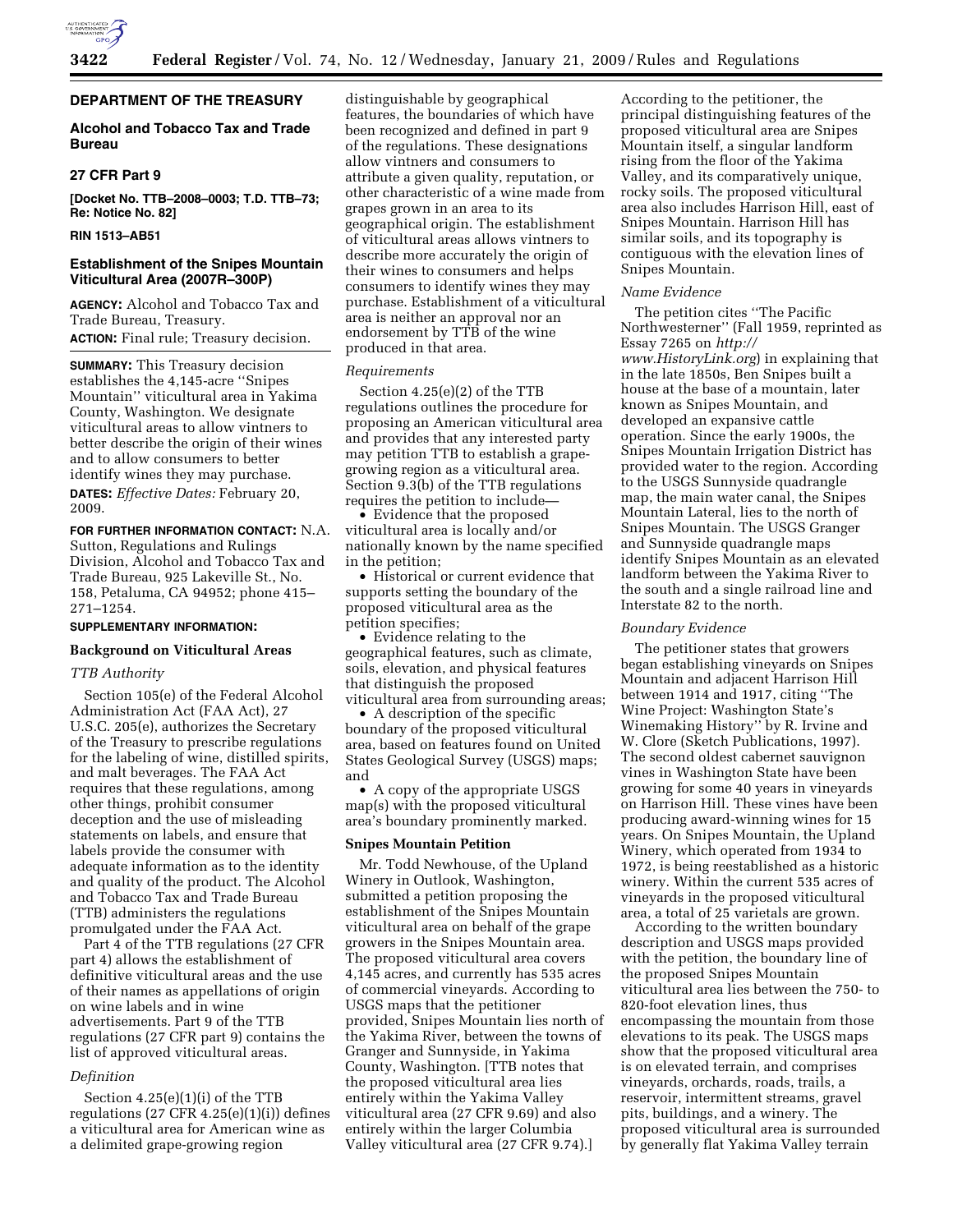that, in areas, dips to approximately 700 feet in elevation. The Yakima River flows adjacent to the southwestern portion of the proposed viticultural area boundary line before turning to the south. The petitioner notes that at elevations below the 750-foot contour line the valley is flatter, and has ponds and other cold air sinks that are unsuitable for viticulture.

According to the written boundary description and USGS maps, Harrison Hill borders Snipes Mountain in the eastern portion of the proposed Snipes Mountain viticultural area. According to the petitioner, the soils on Harrison Hill are similar to the dominant soils in the rest of the proposed viticultural area. The petitioner explains that the 132 acres on the south-facing slopes of Harrison Hill are suitable for successful viticulture and claims that the vineyards on Harrison Hill ''are the most important acres we grow.'' Other portions of Harrison Hill contain residential developments and are thus not suitable for commercial viticulture.

#### *Distinguishing Features*

According to the petitioner, the distinguishing features of the proposed Snipes Mountain viticultural area include an elevated topography that is steep in places and a geologic history that contrasts with that of the surrounding Yakima Valley area. According to USGS and digital maps provided with the petition, Snipes Mountain stands alone in the center of the wide Yakima Valley like the crown of a brimmed hat. The petitioner notes that the Snipes Mountain region comprises the Ellensburg Formation. This formation consists of alluvial outwash, the parent material of the unique soils in the Snipes Mountain region.

## Topography

The petitioner describes Snipes Mountain and adjacent Harrison Hill as rising visibly from the Yakima Valley floor. The USGS Sunnyside and Granger maps show that the 1,301-foot pinnacle of Snipes Mountain contrasts with the 680- to 780-foot elevations of the surrounding valley floor. The petitioner notes that about a third of the Yakima Valley viticultural area is level, and cites the digital elevation maps of the Yakima Valley and Snipes Mountain from Washington State 10m Digital Elevation Model data.

According to the petitioner, the north side slopes of Snipes Mountain gradually increase in elevation but the south side slopes are steeper. As shown on USGS maps, the south side slopes increase from 850 to 1,200 feet in

elevation over a short distance. The petitioner explains that these steeper slopes are suited to viticulture because they have good air drainage, which helps to prevent spring and fall frost damage to the plants in the vineyards.

#### Geology and Soils

The petitioner notes that, according to the Washington Division of Geology and Earth Resources, the geology of central Washington consists mainly of a volcanic basalt mantle 10 to 15 million years old (''Late Cenozoic Structure and Stratigraphy of South-Central Washington,'' by S.P. Reidel, N.P. Campbell, K.R. Fecht, and K.A. Lindsey, Bulletin 80, pp. 159–180, 1994). Further study shows that subsequent alluvial events covered portions of the Yakima Valley, creating the Ellensburg Formation (''Sedimentology of proximal volcaniclastics dispersed across an active foldbelt: Ellensburg formation (late Miocene), central Washington,'' by G.A. Smith, Sedimentology 35: 953–997, 1988). The Ellensburg Formation consists of a conglomerate of round, river-washed rocks and coarse sediment; tectonic uplift in the Ellensburg Formation created Snipes Mountain (Reidel *et al.*).

The petitioner describes the soils in the proposed viticultural area based on the Soil Survey of the Yakima County Area, Washington (U.S. Department of Agriculture, Soil Conservation Service, 1985). The petitioner also provides a table that compares soil series in the established Yakima Valley viticultural area with those in the proposed Snipes Mountain viticultural area. This comparison, based on parent material of the soils, shows that the soils in each region formed under differing geological events. The petitioner explains that almost all soils on Snipes Mountain, deposited by an ancient flood, now generally are dry. The soils on the mountain also are older and have more rock fragments than those elsewhere in the Yakima Valley region.

According to the petition, one third of the soils in the Yakima Valley viticultural area formed in alluvium and 30 percent of the soils formed in loess over lacustrine deposits. In contrast, within the proposed Snipes Mountain viticultural area only 3.32 percent of the soils formed in alluvium. These soils are of small extent because tectonic uplift exposed the southwest face of Snipes Mountain, lifting it above the influence of additional alluvial deposits. Warden soils formed in loess over lacustrine deposits, and these soils cover 53 percent of the proposed Snipes Mountain viticultural area. Typically, these soils are on the north- and

northeast-facing slopes, in positions where the parent material was in place prior to tectonic uplift. The Harwood-Burke-Wiehl soils comprise 13.6 percent of the soils in the proposed viticultural area, compared to less than 1 percent of the entire Yakima Valley viticultural area.

On Snipes Mountain 82 percent of the soils are classified as Aridisols, which are soils low in organic matter and found in generally dry areas. In the Yakima Valley 47 percent of the soils are classified as Aridisols, but 43 percent are classified as Mollisols, which are soils that have a deep, dark surface horizon and a high organic matter content. Typically, Mollisols are in low lying areas near ground water that supplies moisture to plants ultimately increasing the accumulation of organic matter.

According to the petitioner, vineyards on the south-facing slopes of Harrison Hill have produced highly valued grapes. The soils on Harrison Hill and Snipes Mountain are similar. The steeper, south-facing slopes of Snipes Mountain provide good air drainage to prevent spring and fall frost damage to the grapevines.

## *Notice of Proposed Rulemaking and Comments Received*

TTB published Notice No. 82 regarding the proposed Snipes Mountain viticultural area in the **Federal Register** (73 FR 22883) on April 28, 2008. In that notice, TTB invited comments by June 27, 2008, from all interested persons. We expressed particular interest in receiving comments on whether the proposed area name, Snipes Mountain, would result in a conflict with currently used brand names. We also solicited comments on the sufficiency and accuracy of the name, boundary, climatic, and other required information submitted in support of the petition. We received six comments from individuals in response to that notice. Five comments supported the establishment of the Snipes Mountain viticultural area as originally proposed. One commenter expressed concern ''with confusion that may be caused by the name, Snipes Mountain, with a premium vineyard that is not in the proposed [viticultural area] but is very close to it \* \* \* Snipes Canyon.'' TTB notes that in Notice No. 82 we proposed only the full name of the viticultural area, ''Snipes Mountain,'' as a term of viticultural significance. TTB believes ''Snipes Mountain'' is readily distinguishable from ''Snipes Canyon.'' Further, TTB is not aware of any conflict with existing brand labels that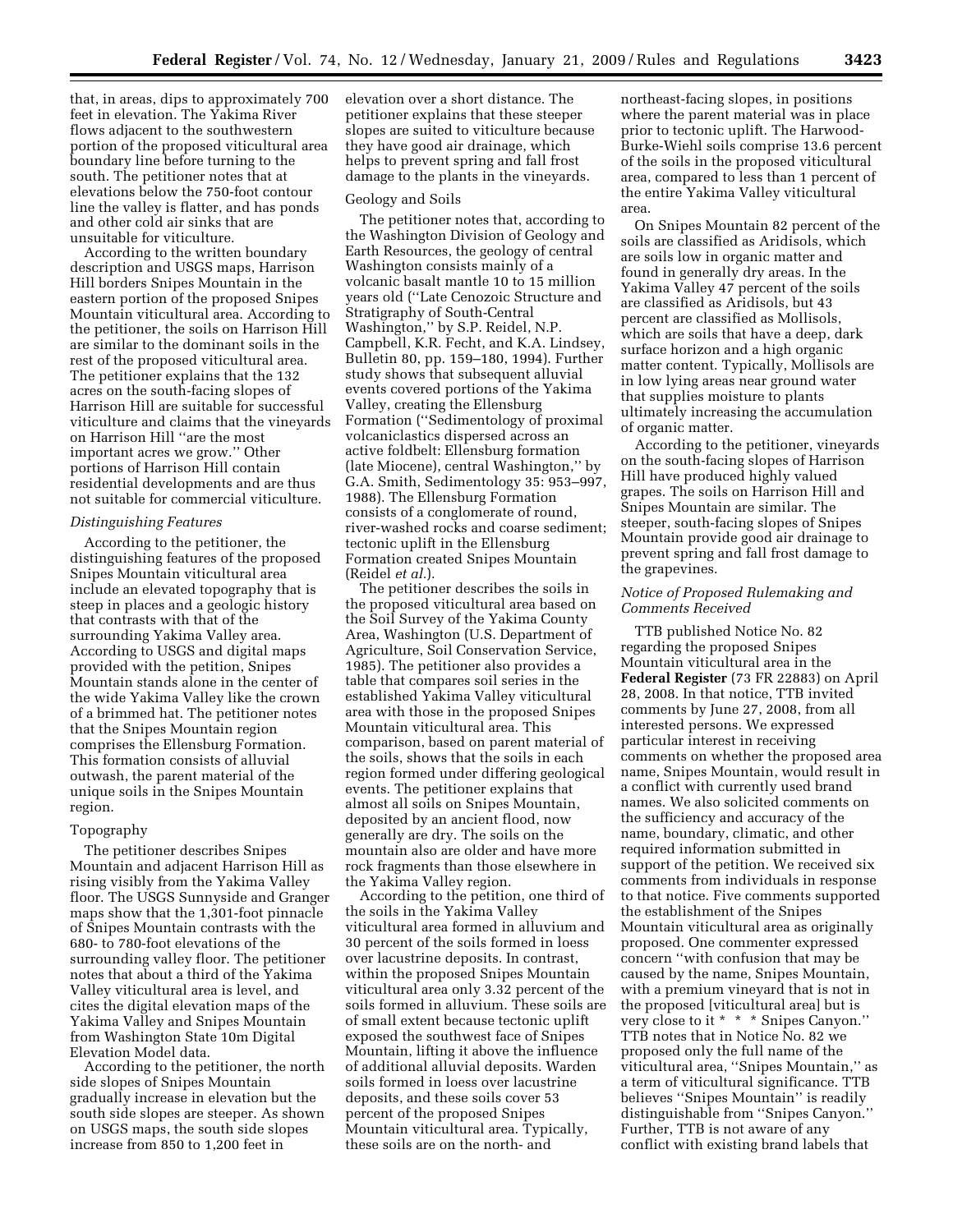would occur if the viticultural area is established as proposed.

TTB, with the consent of the petitioner, has made a minor adjustment to the proposed southern boundary of the Snipes Mountain viticultural area. To simplify the boundary description, we have removed from the proposed viticultural area a few acres of nonagricultural land located south of the Union Pacific railroad line in section 27, T10N, R21E, near the town of Granger. We also rewrote other portions of the proposed boundary description for better clarity and conciseness.

# **TTB Finding**

After careful review of the petition and the comments received, TTB finds that the evidence submitted supports the establishment of the proposed viticultural area. Therefore, under the authority of the Federal Alcohol Administration Act and part 4 of our regulations, we establish the ''Snipes Mountain'' viticultural area in Yakima County, Washington, effective 30 days from the publication date of this document.

### *Boundary Description*

See the narrative boundary description of the viticultural area in the regulatory text published at the end of this document.

#### *Maps*

The maps for determining the boundary of the viticultural area are listed below in the regulatory text.

#### **Impact on Current Wine Labels**

Part 4 of the TTB regulations prohibits any label reference on a wine that indicates or implies an origin other than the wine's true place of origin. With the establishment of this viticultural area and its inclusion in part 9 of the TTB regulations, its name, ''Snipes Mountain,'' is recognized under 27 CFR 4.39(i)(3) as a name of viticultural significance. The text of the new regulation clarifies this point by specifying ''Snipes Mountain'' as a term of viticultural significance for purposes of part 4 of the TTB regulations.

Once this final rule becomes effective, wine bottlers using ''Snipes Mountain'' in a brand name, including a trademark, or in another label reference as to the origin of the wine, will have to ensure that the product is eligible to use the viticultural area's full name as an appellation of origin.

For a wine to be eligible to use a viticultural area name or other term of viticultural significance as an appellation of origin or in a brand name, at least 85 percent of the wine must be

derived from grapes grown within the area represented by that name or other term, and the wine must meet the other conditions listed in 27 CFR 4.25(e)(3). If the wine is not eligible for labeling with the viticultural area name or other viticulturally significant term and that name or term appears in the brand name, then the label is not in compliance and the bottler must change the brand name and obtain approval of a new label. Similarly, if the viticultural area name or other viticulturally significant term appears in another reference on the label in a misleading manner, the bottler would have to obtain approval of a new label. Accordingly, if a previously approved label uses the name ''Snipes Mountain'' for a wine that does not meet the 85 percent standard, the previously approved label will be subject to revocation, upon the effective date of the establishment of the Snipes Mountain viticultural area.

Different rules apply if a wine has a brand name containing a viticultural area name or other term of viticultural significance that was used as a brand name on a label approved before July 7, 1986. See 27 CFR 4.39(i)(2) for details.

### **Regulatory Flexibility Act**

We certify that this regulation will not have a significant economic impact on a substantial number of small entities. This regulation imposes no new reporting, recordkeeping, or other administrative requirement. Any benefit derived from the use of a viticultural area name is the result of a proprietor's efforts and consumer acceptance of wines from that area. Therefore, no regulatory flexibility analysis is required.

### **Executive Order 12866**

This rule is not a significant regulatory action as defined by Executive Order 12866. Therefore, it requires no regulatory assessment.

### **Drafting Information**

N.A. Sutton of the Regulations and Rulings Division drafted this notice.

### **List of Subjects in 27 CFR Part 9**

Wine.

#### **The Regulatory Amendment**

■ For the reasons discussed in the preamble, we amend title 27 CFR, chapter 1, part 9, as follows:

# **PART 9—AMERICAN VITICULTURAL AREAS**

■ 1. The authority citation for part 9 continues to read as follows:

**Authority:** 27 U.S.C. 205.

### **Subpart C—Approved American Viticultural Areas**

■ 2. Subpart C is amended by adding § 9.213 to read as follows:

### **§ 9.213 Snipes Mountain.**

(a) *Name.* The name of the viticultural area described in this section is ''Snipes Mountain''. For purposes of part 4 of this chapter, ''Snipes Mountain'' is a term of viticultural significance.

(b) *Approved maps.* The two United States Geological Survey 1:24,000 scale topographic maps used to determine the boundary of the Snipes Mountain viticultural area are titled:

(1) Sunnyside, Wash., 1965, photo revised 1978; and

(2) Granger, Wash., 1965.

(c) *Boundary.* The Snipes Mountain viticultural area is located in Yakima County, Washington. The boundary of the Snipes Mountain viticultural area is as described below:

(1) The beginning point is on the Sunnyside map, to the southwest of the town of Sunnyside, at the intersection of South Hill Road and the eastern boundary of section 34, T10N, R22E. From the beginning point, proceed south along the eastern boundary of section 34 for less than 0.1 mile to its intersection with the 750-foot elevation line, T10N, R22E; then

(2) Proceed along the 750-foot elevation line, first southeasterly then westerly, to its first intersection with the Union Pacific railroad line in section 31, T10N, R22E; then

(3) Proceed west-northwesterly along the Union Pacific railroad line, crossing onto the Granger map, and continue along the railroad line to its intersection with the northern boundary of section 27, T10N, R21E; then

(4) Proceed north in a straight line for less than 0.1 mile to the line's intersection with the 820-foot elevation line in section 22, T10N, R21E; then

(5) Proceed along the meandering 820 foot elevation line, first northwesterly then easterly, and, returning to the Sunnyside map, continue along the elevation line to its intersection with the northern boundary of section 34, T10N, R22E; then

(6) Proceed east along the northern boundary line of section 34 and then section 35 to its intersection with the 820-foot elevation line, section 35, T10N, R22E; then

(7) Proceed southwesterly along the 820-foot elevation line to its intersection with the eastern boundary of section 34, T10N, R22E; and then

(8) Proceed south along the eastern boundary of section 34 for